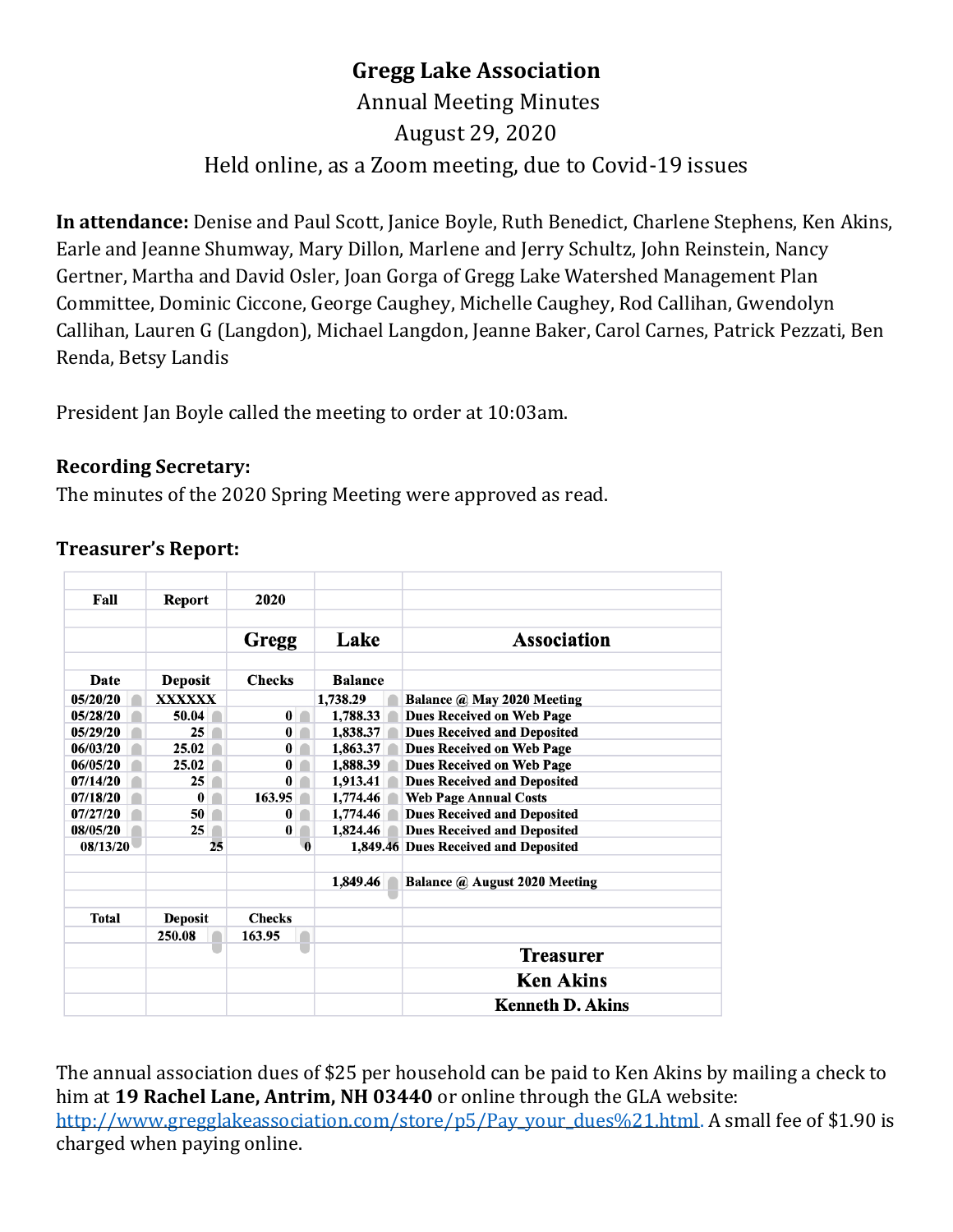# **Corresponding Secretary:**

Charlene Stephens, Corresponding Secretary, asked that all members add her email to their contacts so that all GLA emails from her will be delivered and not bounced back. Please be sure to contact her if update is needed to your member contact information.

Charlene Stephens, Corresponding Secretary, can be reached at [charstephens2@gmail.com](mailto:charstephens2@gmail.com) or through the 'Contact Us' link at the GLA website.

### **Old Business**

**Gregg Lake Water Testing:** Joan Gorga reported that the June water testing this summer yielded results consistent with previous years. (Only partial results are available from the June and August testings.)

*Lake temperatures:* Temps at all depths were consistent with previous years. There is no concern.

*Phosphorous*: In most areas, measurements in June were similar to previous years. However, at the deepest spot, it was the highest ever seen in a June test. *Dissolved Oxygen*: Dissolved oxygen was similar to previous years in shallower waters but dropped less steeply towards the bottom of the lake. This is good news because as the dissolved oxygen increases in deeper waters, the percentage of the lake that can support aquatic life increases.

The lake has had a bloom of a common, non-toxic algae, Zygnema, this year. Thankfully, no cyanobacteria has been detected up to this point in the season. NHDES suggests a simple test for distinguishing between a bloom of filamentous green algae and potentially toxic cyanobacteria. If one reaches into the green mass with a stick and pulls up a thick stringy mass (it stays on the stick), it is a filamentous green algae. If, on the other hand, it slips off the stick and disperses, it may be cyanobacteria and should be reported to NHDES (603-848-8094 or email [HAB@des.nh.gov](mailto:HAB@des.nh.gov) with photo).

This summer a private lab completed a few E. coli tests at the public beach, all with acceptable results.

As a representative of the Antrim Recreation Department, Joan shared that a new kayak rack is planned for the boat launch area. It will be available at the end of this season to Antrim taxpayers. A second rack may be added in the future, if needed.

**Antrim Police Department Reminder:** Jan Boyle, President, reminded all that the Antrim Police Department will monitor vacant properties at Gregg Lake over the winter. The form to apply for this service is on the Antrim website: [www.antrimnh.org/sites/g/files/vyhlif2736/f/uploads/vacantproperty.pdf](http://www.antrimnh.org/sites/g/files/vyhlif2736/f/uploads/vacantproperty.pdf)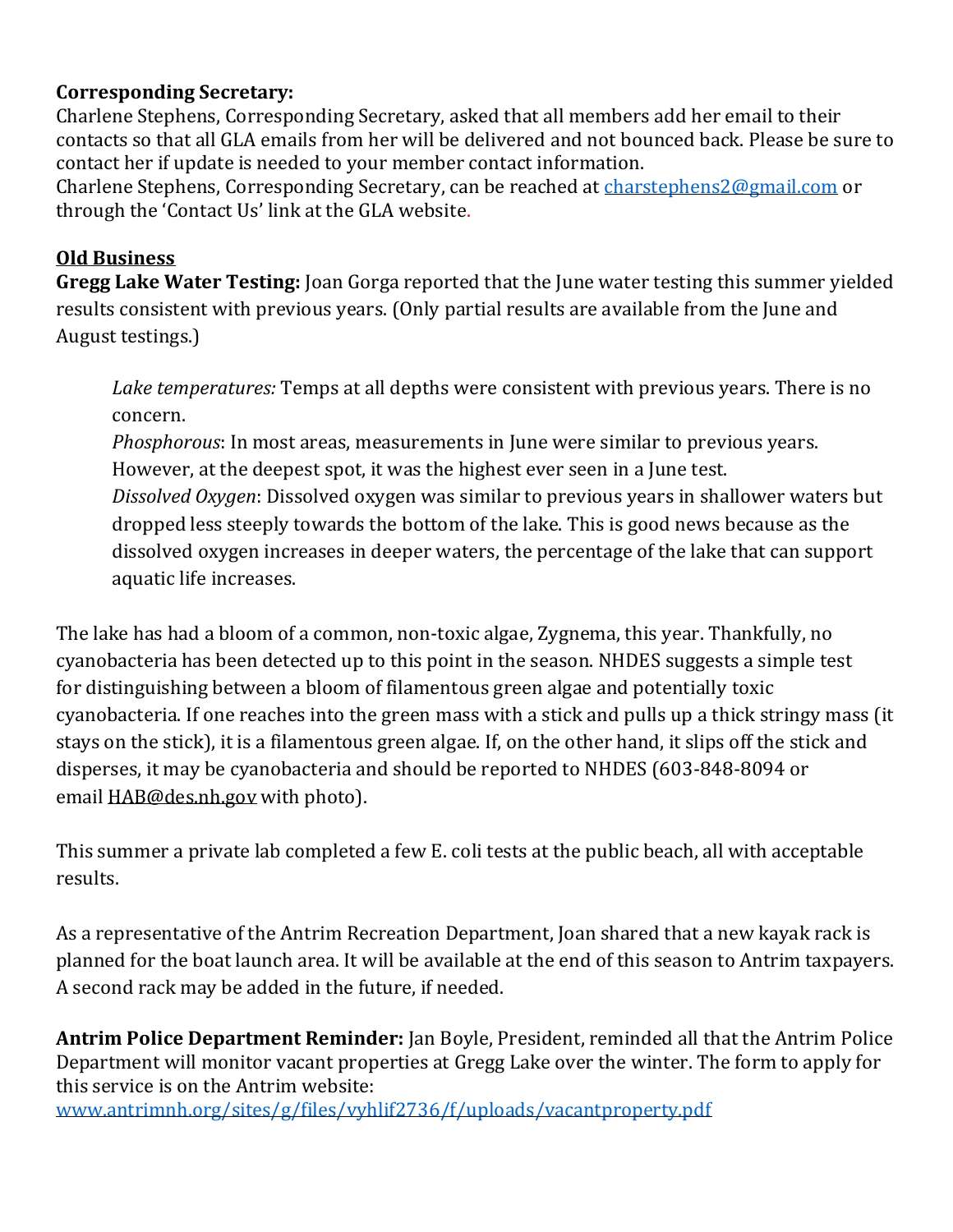**Gregg Lake Watershed Management Plan Update:** Joan Gorga, Project Manager, shared that after extensive watershed research, data analysis and tabulation the committee has completed their study of the Gregg Lake watershed and proposed an Action Plan. Members can read the completed project at the website: [http://glwmp.antrimlimrik.org](http://glwmp.antrimlimrik.org/) or on the Gregg Lake Association website: [http://www.gregglakeassociation.com.](http://www.gregglakeassociation.com/) NHDES gave the committee kudos for their excellent work on this big project which is EPA compliant.

Joan reported that there have been several new septic systems installed around the lake which will contribute to a healthier watershed. In the future, demonstrations may be held at the beach on topics such as erosion and low-cost mitigation of lake issues. Walk-throughs of individual properties may be available in the future, if residents would like help putting into place best practices. The Watershed Committee would appreciate hearing from homeowners about any contribution they have made in the way of mitigation activity. Please contact Joan if you have questions.

Among the actions recommended by the study are mitigation of erosion along the banks of the Gregg Lake Road causeway. Joan suggested that there are less visually intrusive alternatives to the Gabion Baskets that are often used for this type of stabilization.

Another recommendation of the study is to address erosion along the shoreline by lowering the lake water level. Some users of the lake have felt strongly enough about blocking this action that they have intimidated and threatened top members of the committee. The GLA members present did not support such tactics and discussed the issue at length. A motion was made for consensus to recommend lowering the lake by one board as an experiment, based on available data. The motion passed and will be presented to the Antrim Select Board at an upcoming meeting, which has jurisdiction in this matter. Many long-time residents of Gregg Lake properties supported this plan.

Charlene Stephens suggested that this item get onto the Select Board agenda while meetings are still held on Zoom, so that more lake residents can be present and show support for a trial lowering of the lake level. Further discussion solidified the sentiment that the long-term health of Gregg Lake is the goal that drives this proposed action.

### **New Business**

**Host for Spring Meeting:** With hopes that the GLA can meet in person again by next Spring, Martha and Dave Osler, at 175 Gregg Lake Road, will host the meeting on May 29, 2021 at 10am.

**Nominating Committee Report:** Denise Scott shared that finding individuals to step up and support the GLA through taking an officer position was more difficult than it has ever been this year. She asked the members to discuss how the GLA should proceed without a full slate of officers (no President). It was suggested that two people could be Co-Presidents and share the